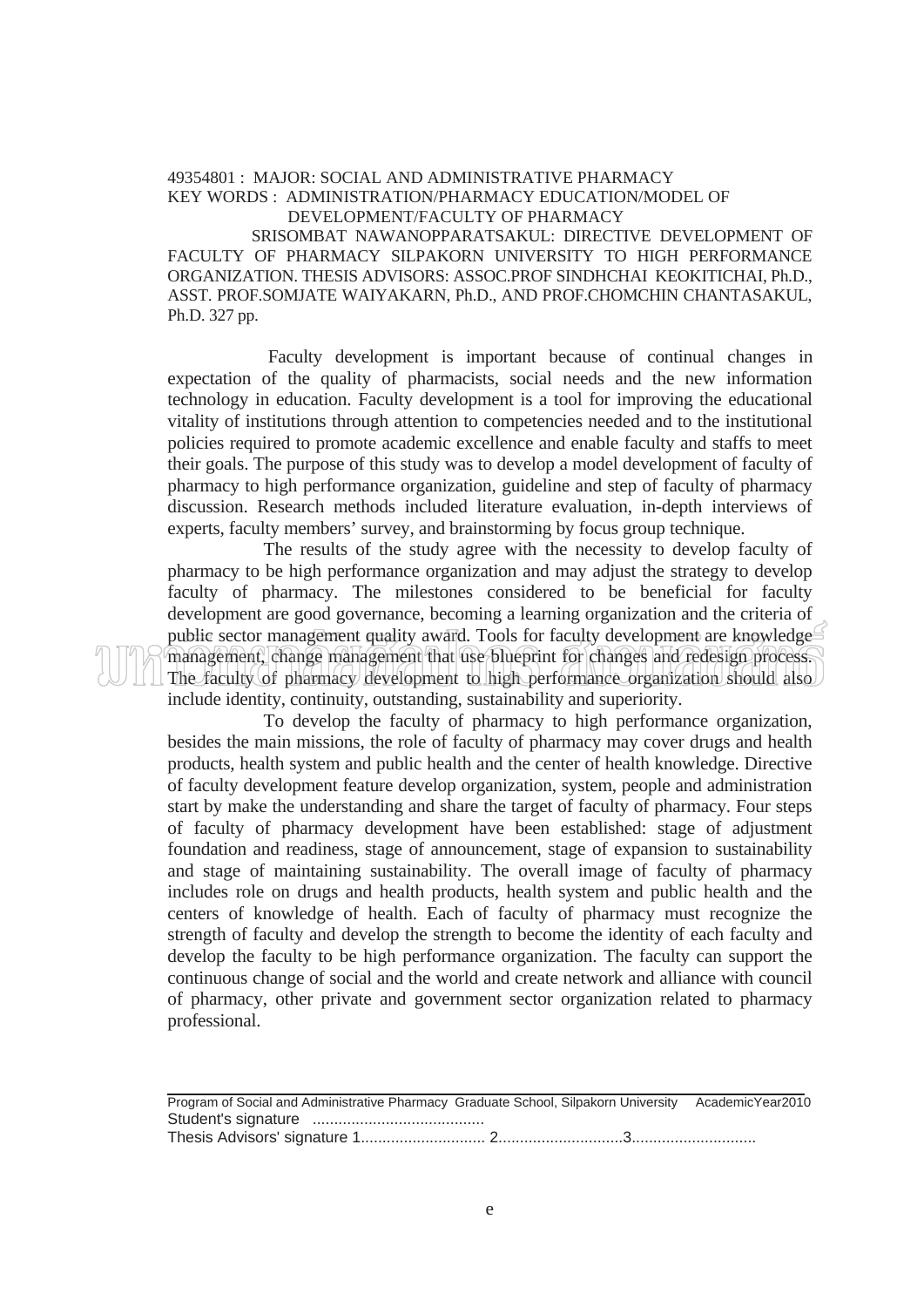19354801: MAJOR : สาขาวิชาเภสัชศาสตร์สังคมและการบริหาร คำสำคัญ: การบริหาร/ เภสัชศาสตร์ศึกษา/รูปแบบการพัฒนา/คณะเภสัชศาสตร์

ศรีสมบัติ นวนพรัตน์สกุล : แนวทางการพัฒนาคณะเภสัชศาสตร์ มหาวิทยาลัยศิลปากรให้เป็นองค์กรที่ ้มีขีดสมรรถนะสูง, อาจารย์ที่ปรึกษาวิทยานิพนธ์ : รศ.คร.สินธุ์ชัย แก้วกิติชัย, ผศ.คร.สมเจตน์ ไวยาการณ์ และ ศ. (พิเศษ) คร.จอมจิน จันทร์สกล. 327 หน้า.

่ แนวทางการพัฒนาคณะเภสัชศาสตร์มีความสำคัญเนื่องจากมีการเปลี่ยนแปลงในหลายๆด้านใด้แก่ ื ความคาดหวังของคุณภาพของเภสัชกร ความต้องการของสังคมและข้อมูลข่าวสารเทคโนโลยีใหม่ๆในทางด้าน การศึกษา การพัฒนาคณะเภสัชศาสตร์มีผลต่อการพัฒนาด้านการศึกษา ทำให้การศึกษามีคุณภาพมากขึ้นและทำ ¹Ê ให้คณะฯรวมถึงบุคลากรสามารถไปถึงเป้าหมายที่กำหนดไว้ วัตถุประสงค์ของการศึกษานี้เป็นการศึกษาหลักการ การพัฒนารูปแบบของคณะเภสัชศาสตร์รวมถึงแนวทางและขั้นตอนการพัฒนาคณะให้เป็นองค์กรที่มีขีด ´Ê | สมรรถนะสูง วิธีการศึกษาประกอบด้วยการศึกษาและประเมินเอกสารอย่างเป็นระบบ การสัมภาษณ์เชิงลึก ผู้เชี่ยวชาญค้านเภสัชศาสตร์ศึกษาและค้านบริหารการศึกษา การสำรวจความคิดเห็นของบุคลากรในคณะเภสัช ∫ ศาสตร์ และการประชุมระคมสมองโคยเทคนิคกลุ่มสนใจ ผลการศึกษาพบว่ามีความจำเป็นในการพัฒนาคณะฯให้ เป็นองค์กรที่มีขีดสมรรถนะสูงและควรมีการปรับกลยุทธ์เพื่อพัฒนาคณะฯให้เป็นองค์กรที่มีขีดสมรรถนะสูง  $\,$ หลักการที่ช่วยในการพัฒนาคณะเภสัชศาสตร์ได้แก่การนำธรรมาภิบาล การเป็นองค์กรแห่งการเรียนรู้และการนำ $\geq$  $\widehat{\mathfrak{Im}}$ ณฑ์รางวัลการบริหารจัดการภาครัฐมาใช้ในการพัฒนาคณะฯ ให้เป็นองค์กรที่มีขีดสมรรถนะสูงมีประเด็นที่ $\setminus$ ¸É สำคัญ'ได้แก่การมีอัตลักษณ์เป็นของตนเอง การพัฒนาที่ต่อเนื่อง ไดดเด่น ยังยืนและเหนือกว่าองค์กรอื่นในแวดวง เดียวกัน

ในการพัฒนาคณะให้เป็นองค์กรที่มีขีดสมรรถนะสูงนอกจากพันธกิจหลักแล้ว ควรครอบคลุมทั้งเรื่อง ´Ê ºÉ ยาและผลิตภัณฑ์สุขภาพ ระบบสุขภาพและการสาธารณสุข และเป็นศูนย์กลางความรู้ด้านสุขภาพ แนวทางการ พัฒนาประกอบด้วยการพัฒนาองค์กร ระบบงาน และคน โดยเริ่มต้นจากการทำความเข้าใจและให้ความรู้แก่ บุคลากรภายในคณะฯเกี่ยวกับการพัฒนาคณะฯและมีกำหนดเป้าหมายใปในทิศทางเดียวกัน ขั้นตอนในการพัฒนา คณะฯแบ่งได้เป็น 4 ขั้นตอนคือขั้นที่ 1 การปรับรากฐานและความพร้อม ขั้นที่ 2 การประกาศตัว ขั้นที่ 3 การรุก ´Ê ขยายสู่ความยั่งยืนและขั้นที่ 4 การสร้างความยั่งยืน ´É .<br>.<br>. ´

ภาพรวมของคณะเภสัชศาสตร์ที่เป็นองค์กรที่มีขีดสมรรถนะสูงควรมีบทบาทในเรื่องยาและผลิตภัณฑ์ ้ สุขภาพ ระบบสุขภาพและการสาธารณสุข และเป็นศูนย์กลางความรู้ด้านสุขภาพ คณะเภสัชศาสตร์แต่ละคณะ ควรทำการศึกษาจุดแข็งของตนเองและพัฒนาจุดแข็งขึ้นมาเป็นอัตลักษณ์ของคณะเภสัชศาสตร์แต่ละแห่ง เพื่อให้ ้ คณะเภสัชศาสตร์เป็นองค์กรที่มีขีดสมรรถนะสูง สามารถปรับตัวรองรับการเปลี่ยนแปลงของสังคมและ โลก ได้ ตลอดเวลา นอกจากนี้ควรมีเครือข่ายความร่วมมือกับสภาเภสัชกรรม องค์กรต่างๆทั้งภาครัฐและภาคเอกชนที่ 。 ´Ê เกี่ยวข้องกับวิชาชีพเภสัชกรรม ∫

่<br>สาขาวิชาเกสัชศาสตร์สังคมและการบริหาร บัณฑิตวิทยาลัย มหาวิทยาลัยศิลปากร ปีการศึกษา 2553 ¨µ¥¤º° °´«¹¬µ........................................ ºÉ ¨µ¥¤º° °°µµ¦¥r¸É¦¹¬µª·¥µ·¡r1.....................................2.....................................3..................................... ºÉ